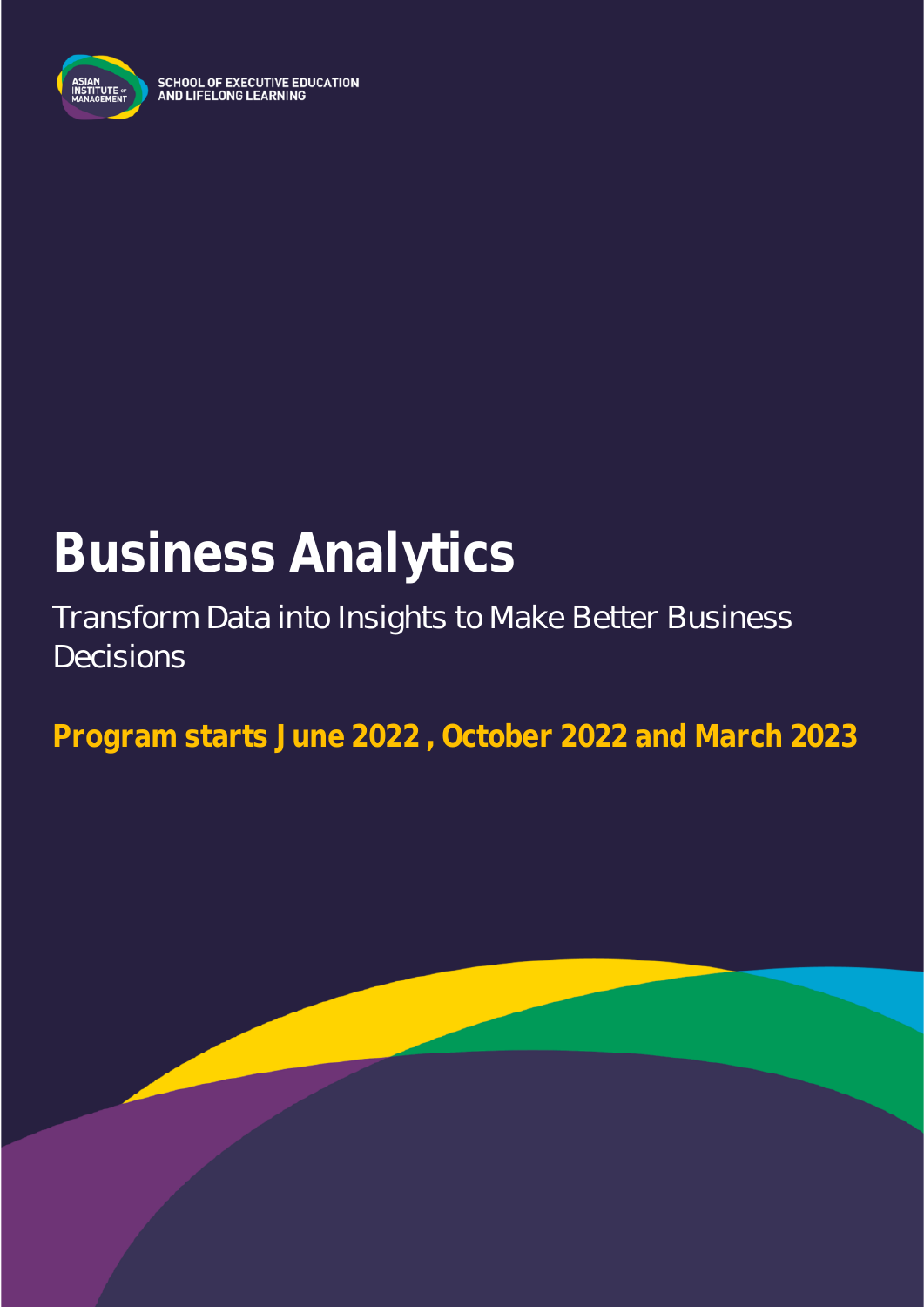

### **Business Analytics**

Managing the transition from crisis to stability and growth

The Business Analytics Program equips you with practical quantitative tools to transform data into insights to make better business decisions. Instead of focusing on technologies, it highlights the analytical methods and techniques to make sense of common business questions and challenges --- from knowing what happened with the business (Descriptive Analytics), what could happen (Predictive Analytics), and what one should do (Prescriptive Analytics). Participants will go through a process that will reframe their business concerns as a data question, apply analytical tools and communicate the insights for management decision making. The program hones their understanding of key analytics concepts by using real business cases and applying it to their own context. With case discussions, simulation games and team report, the class works together to build a datadriven managerial culture that can create competitive advantages from business analytics.

#### **WHAT THE PROGRAM COVERS**

Data & Analytics Framework

- Apply the analytics framework to your own context
- Learn how to visualize data
- Descriptive Analytics
	- Define and calculate descriptive statistics
	- Manage quality with statistical process controls
- Predictive Analytics
	- Find relationship among variables
	- Predict future probabilities and trends
- Insights & Prescription
	- Model business objectives and constraints
	- Interpret optimization results, usage & limitations
- Decision-Making
	- Synthesize their data to insight journey
		- Communicate insights extracted from data

#### **OVERVIEW PROGRAM SCHEDULE**

Batch 1: June 15, 16, 20, 21, 22, 27, 29, July 1, 4, 6, 2022 (AM) MWF

8:30 AM to 12:00 PM (GMT+08) on all dates

Batch 2: October 4, 6, 11, 13,18, 20, 25, 27, Nov 3, 8, 2022 (PM) TTH

1:30 PM to 5:00 PM (GMT+08) on all dates

Batch 3: March 6, 8, 10, 13, 15, 17, 20, 22, 24, 27, 2023 (AM) MWF

#### 8:30AM-12NN

#### **YOUR PROGRAM FACULTY**



Matthew George O. Escobido Adjunct Faculty Asian Institute of Management

 To find out how you can participate, contact us at SEELL@aim.edu or visi[t https://go.aim.edu/seellinquiries](https://go.aim.edu/seellinquiries)

Download our latest program calendar at



**FOR INQUIRIES:**

School of Executive Education and Lifelong Learning, Asian Institute of Management Eugenio Lopez Foundation Building, Joseph R. McMicking Campus 123 Paseo de Roxas, Makati City Philippines 1229 [SEELL@aim.edu](mailto:SEELL@aim.edu) | +632 8892 4011 | www.aim.edu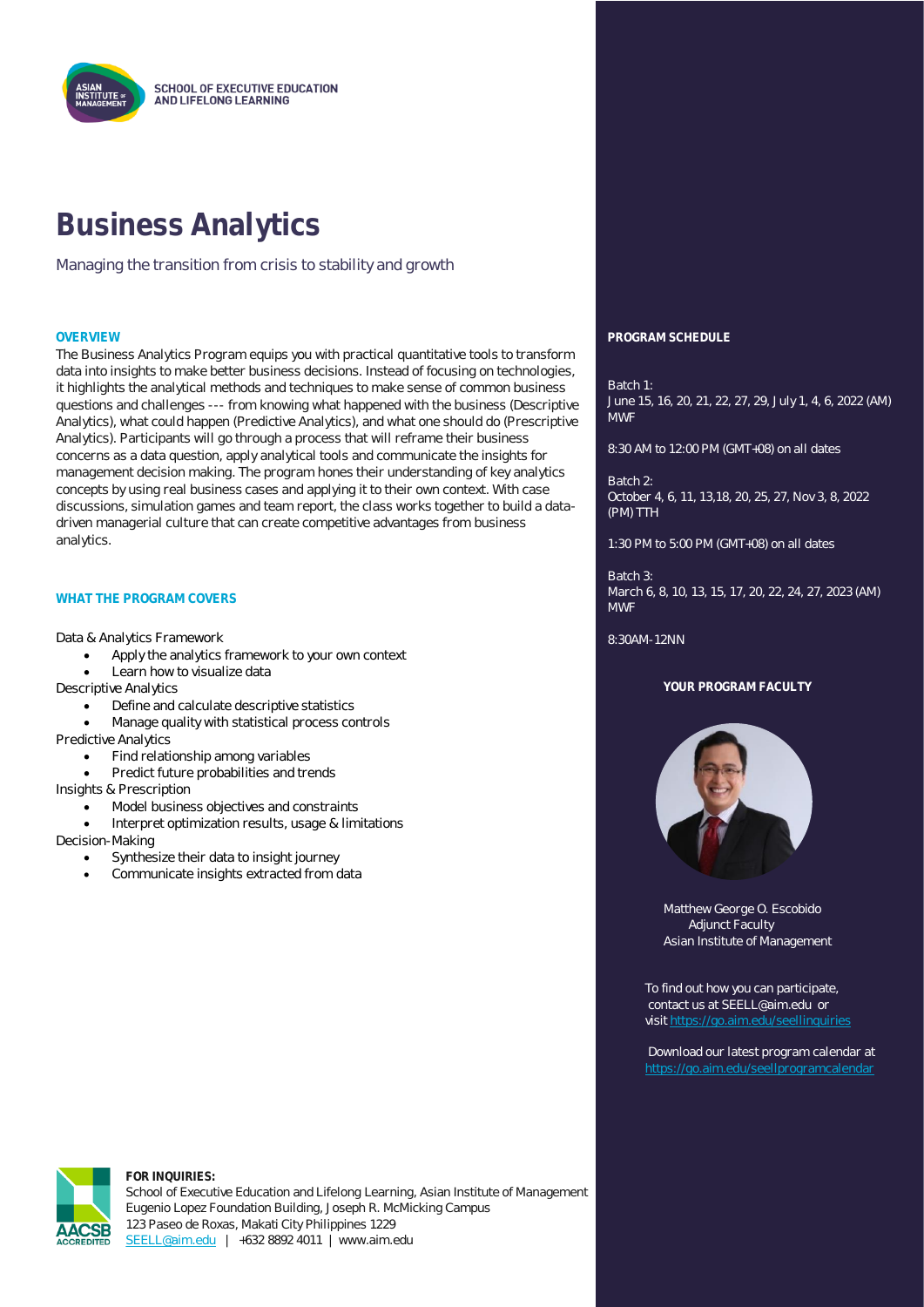

#### **KEY BENEFITS**

- Introduce the Data-Analysis-Insights-Decision framework
- Create charts, graphs and network diagrams to visualize data
- Compute measures of central tendencies & variability
- Calculate sample sizes
- Create and analyze process control charts
- Perform single and multiple regression analysis using Excel
- Estimate the predictive power of the variables
- Transform business objectives and constraints into mathematical model
- Set-up and perform linear optimization using Excel
- Compare & contrast model results
- Apply the analytics framework to a business problem needing decision
- Report the insights and gather feedback

#### **WHO SHOULD ATTEND**

Middle to top Management with different disciplines in but not limited to Marketing, Finance, General Management, Human Resource, Accounting and Operations. The program is also for prospective participants with IT and data-handling roles who want to have a keen understanding and appreciation of Analytics for Business.

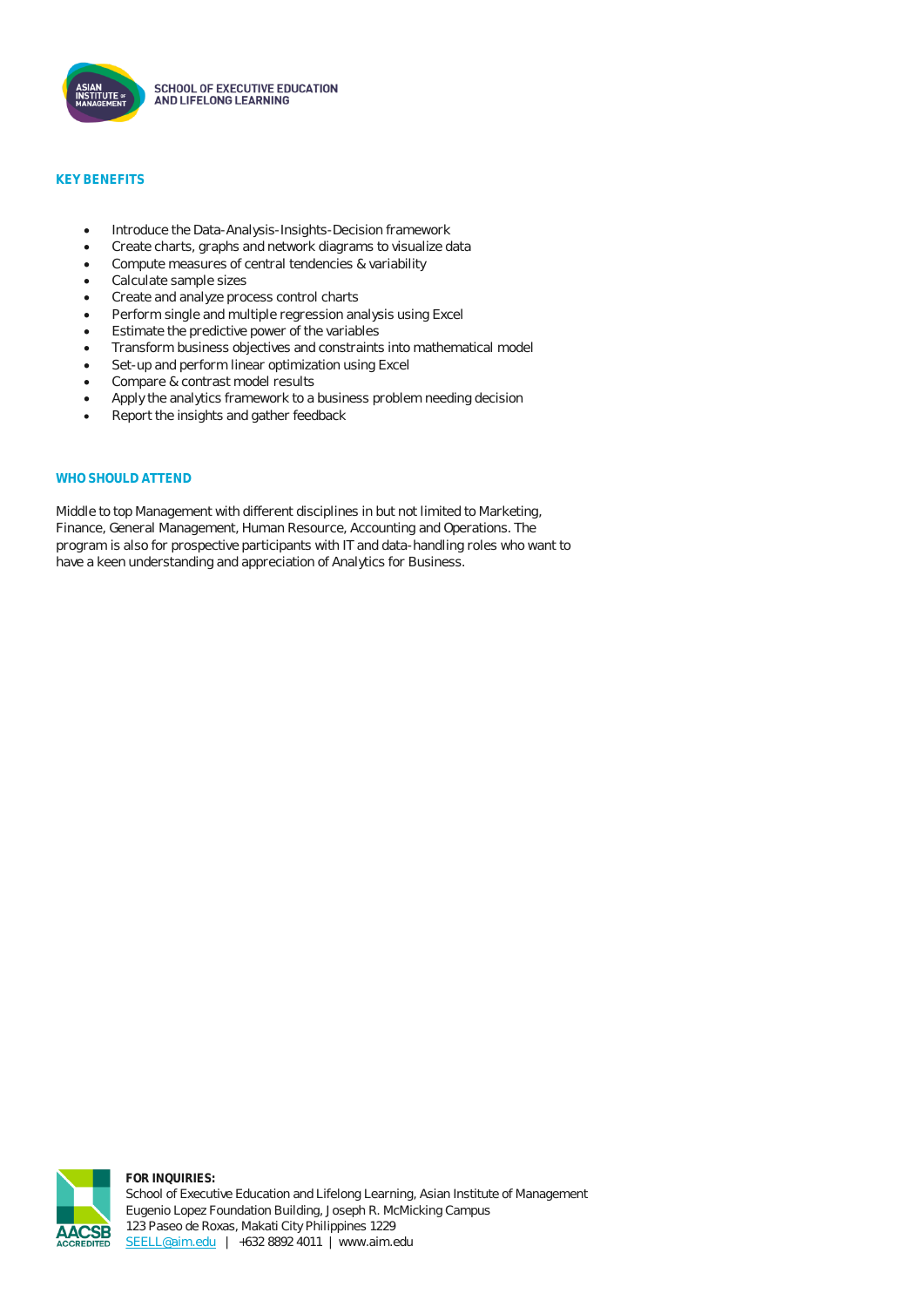

## **Your Program Faculty**



**Matthew George O. Escobido** Adjunct Faculty Asian Institute of Management

Prof. Matthew George O. Escobido is part of the Adjunct Faculty of the Institute. He was Program Director to the Institute's Department of Science and Technology-Leaders in Innovation Fellowship programs and the Master of Science in Innovation and Business. He started the Institute's Analytics Lab and Innovations Lab. He holds a Masters in System Design & Management from the Massachusetts Institute of Technology, a Master of Science in Mechanical Engineering at the Toyohashi University of Technology and an ABD (All but Ph.D. Dissertation) in Physics from the University of the Philippines. His expertise lies in Analytics, Innovation and Operations.



**FOR INQUIRIES:** School of Executive Education and Lifelong Learning, Asian Institute of Management Eugenio Lopez Foundation Building, Joseph R. McMicking Campus 123 Paseo de Roxas, Makati City Philippines 1229 [SEELL@aim.edu](mailto:SEELL@aim.edu) | +632 8892 4011 | www.aim.edu